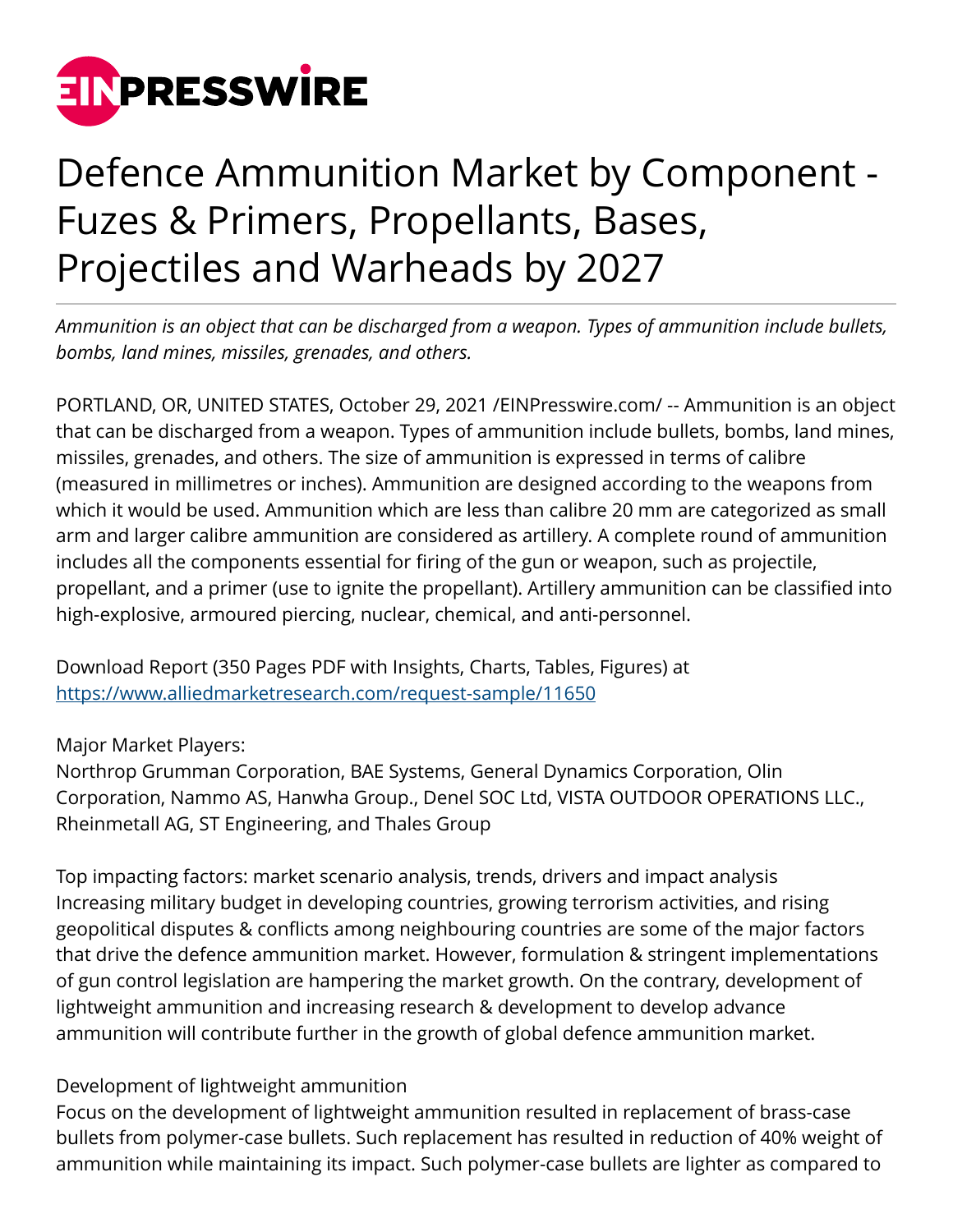conventional bullets, which will increase the efficiency of troops in operations. Hence, the development of lighter ammunition will contribute significantly in the growth of the global defence ammunition market in the future.

Key benefits of the report:

• This study presents the analytical depiction of the global defence ammunition industries along with the current trends and future estimations to determine the imminent investment pockets. • The report presents information related to key drivers, restraints, and opportunities along with detailed analysis of the global defence ammunition market share.

• The current market is quantitatively analysed from 2020 to 2027 to highlight the global defence ammunition market growth scenario.

• Borter's five forces analysis illustrates the potency of buyers & suppliers in the market. • The report provides a detailed global defence ammunition market analysis based on competitive intensity and how the competition will take shape in coming years.

Purchase Enquiry@<https://www.alliedmarketresearch.com/purchase-enquiry/11650>

Contact Info: Name: David Correa Email: Send Email Organization: Allied Market Research Address: 5933 NE Win Sivers Drive #205, Portland, OR 97220 United States Phone: 1-800-792-5285 Website: <https://www.alliedmarketresearch.com/>

## About Allied Market Research

Allied Market Research (AMR) is a full-service market research and business-consulting wing of Allied Analytics LLP, based in Portland, Oregon. AMR provides global enterprises as well as medium and small businesses with unmatched quality of "Market Research Reports" and "Business Intelligence Solutions." AMR has a targeted view to provide business insights and consulting to assist its clients to make strategic business decisions and achieve sustainable growth in their respective market domain.

AMR introduces its online premium subscription-based library Avenue, designed specifically to offer cost-effective, one-stop solution for enterprises, investors, and universities. With Avenue, subscribers can avail an entire repository of reports on more than 2,000 niche industries and more than 12,000 company profiles. Moreover, users can get an online access to quantitative and qualitative data in PDF and Excel formats along with analyst support, customization, and updated versions of reports.

David Correa Allied Analytics LLP +18007925285 ext. [email us here](http://www.einpresswire.com/contact_author/3188021)